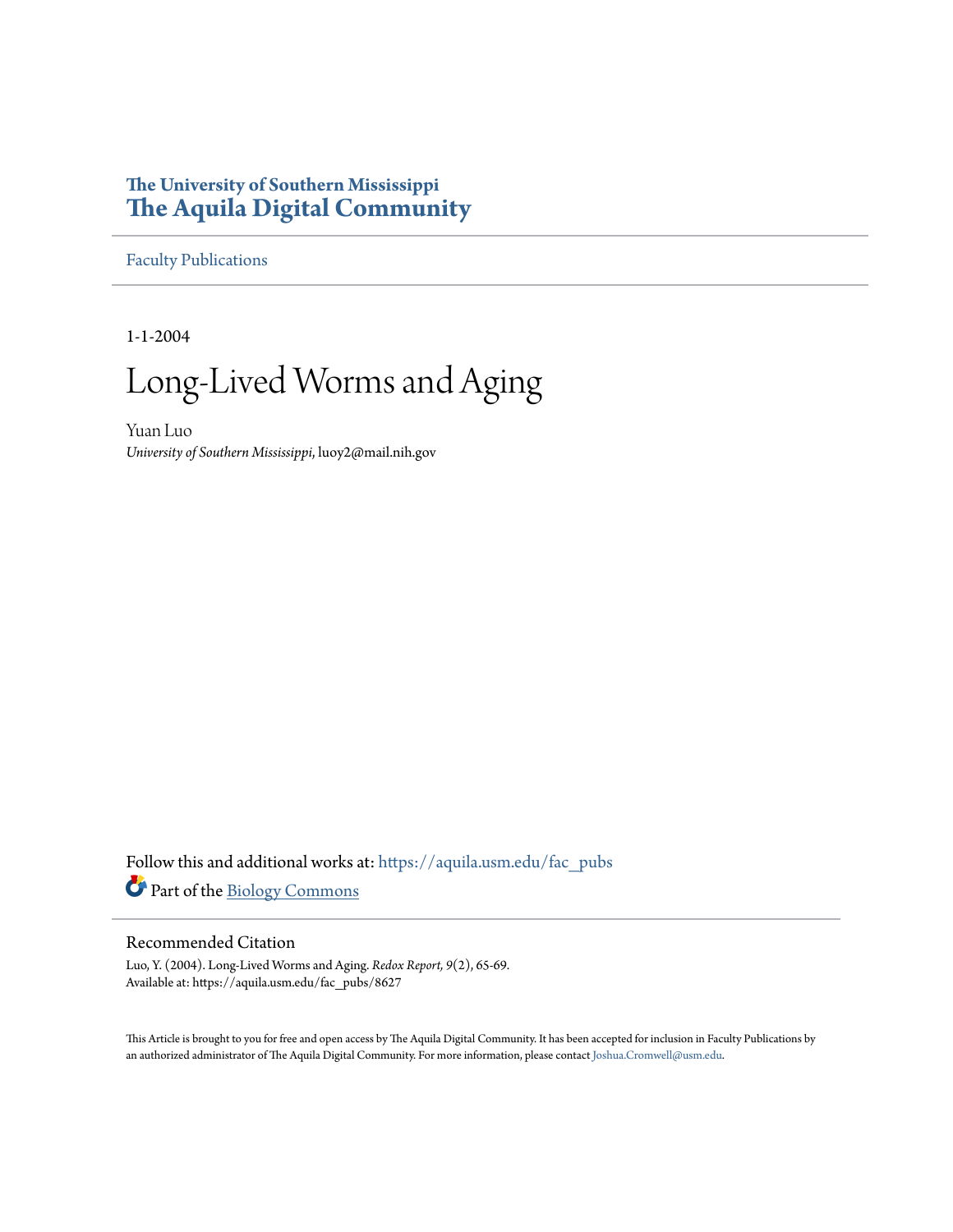# Long-lived worms and aging

# Yuan Luo

Department of Biological Sciences, The University of Southern Mississippi, Hattiesburg, Mississippi, USA

Several investigators have generated long-lived nematode worms (Caenorhabditis elegans) in the past decade by mutation of genes in the organism in order to study the genetics of aging and longevity. Dozens of longevity assurance genes (LAG) that dramatically increase the longevity of this organism have been identified. All long-lived mutants of C. elegans are also resistant to environmental stress, such as high temperature, reactive oxygen species (ROS), and ultraviolet irradiation. Double mutations of some LAGs further extended life span up to 400%, providing more insight into cellular mechanisms that put limits on the life span of organisms. With the availability of the LAG mutants and the combined DNA microarray and RNA itechnology, the understanding of actual biochemical processes that determine life span is within reach: the downstream signal transduction pathway may regulate life span by up-regulating pro-longevity genes such as those that encode antioxidant enzymes and/or stress-response proteins, and down-regulating specific lifeshortening genes. Furthermore, longevity could be modified through chemical manipulation. Results from these studies further support the free radical theory of aging, suggest that the molecular mechanism of aging process may be shared in all organisms, and provide insight for therapeutic intervention in age-related diseases.

Keywords: Longevity assurance genes, nematode worms, aging

## WHY WORMS?

The nematode worm *Caenorhabditis elegans* is a small free-living soil organism found world-wide. It feeds primarily on bacteria and reproduces with a life cycle of 3 days. There are two sexes, the hermaphrodite and the male. The hermaphrodite produces both oocyte and sperm and is capable of self-fertilization, whereas the male arises spontaneously at low frequencies and can fertilize the hermaphrodite. After hatching, the worm develops through 4 larval stages called L1-L4 within 40 h after fertilization. It then enters adulthood and will live for an additional  $12-17$  days depending on temperature and food supplies. If in sub-optimal conditions, the worm may enter an alternative developmental state after

Received 15 September 2003 Accepted 21 November 2003

Correspondence to: Yuan Luo PhD, 2609 W 4th Street, Hattiesburg, MS 39406-5018, USA. Tel: +1 601 266 5417; Fax: ++1 601 266 5797 E-mail: yuan.luo@usm.edu

onset of reproduction), short life span (about 20 days at  $20^{\circ}$ C), and easy storage (the worm can be frozen indefinitely without phenotypic changes), numerous mutagenesis techniques have been employed to find mutations that could increase the worm's longevity. More than 50 genes have been identified by this means, in which

altered gene activity either increases longevity or accelerates aging. Thanks to the worm's capability of taking up RNAi directly from their food, the specific downstream regulators of the gerontogenes have been identified.<sup>2</sup> Although other organisms such as yeasts, Drosophila and mice have been used in studies of the genetics of aging, C. elegans has become a successful model organism for studying molecular mechanisms involved in aging processes.<sup>3</sup>

the L2 larval stage, called the dauer stage. The dauer larva does not feed, and can survive up to 3 months with-

out further development. When conditions improve, the

larva resumes normal development, enters the L4 stage

Because of its small size (the adult is 1 mm long), fast

reproduction (it takes 3 days from fertilization to the

and continues to mature into a normal adult.<sup>1</sup>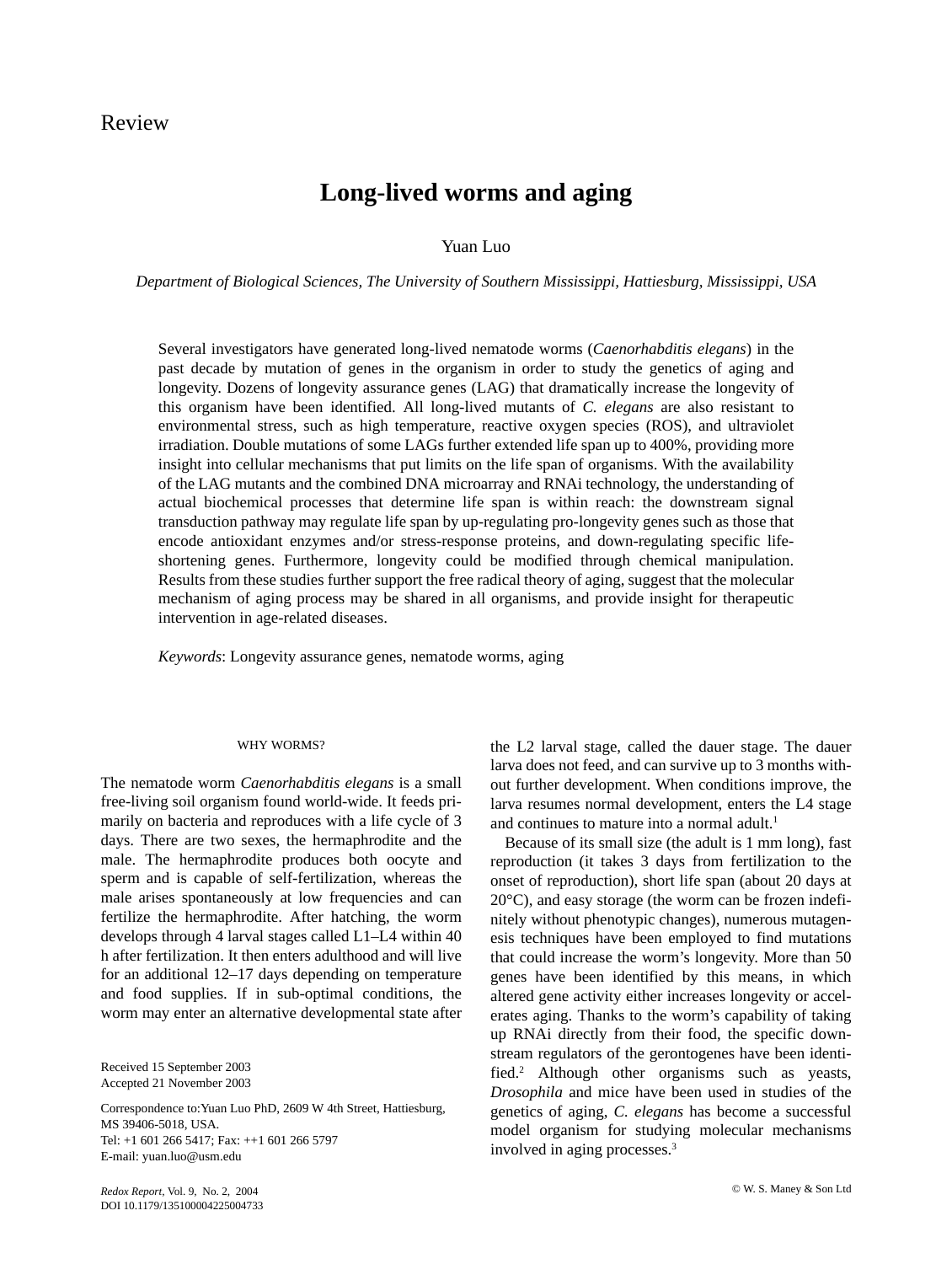66 Luo

Table 1. Some representative LAGs found in Caenorhabditis elegans

| <b>Strains</b>  | Increased life span | Molecular basis or gene function                                       | References |
|-----------------|---------------------|------------------------------------------------------------------------|------------|
| $clk-1$         | 60%                 | CoO7 (energy metabolism or a biological clock)                         | 8          |
| age-1           | 65%                 | PI-3 kinase (signal transduction)                                      | 6          |
| $daf-2$         | 100%                | Insulin receptor family, upstream of PI-3 kinase (signal transduction) |            |
| $daf-23$        | $>100\%$            | PI-3 kinase (signal transduction)                                      | 6          |
| $old-1$         | 60%                 | PDK 1                                                                  | 41         |
| $daf-16$        | 30%                 | Fork head transcription factor                                         | 42         |
| $daf-12$        | 100%                | Ste receptor (transcription factor)                                    | 43         |
| eat-1           | 33%                 | Unc-1, feeding defect                                                  | 11         |
| $eat-2$         | $36 - 57\%$         | Unc-7, slow pumping rate                                               | 44         |
| $daf-2 + age-1$ | 65-100%             | Same pathway                                                           |            |
| $daf-2 + clk-1$ | 500%                | Insulin signal transduction and slow living                            | 10         |
| $daf-2 + eat-2$ | 200%                | Insulin signal transduction and feeding defect                         | 45         |

### LONGEVITY ASSURANCE GENES (LAGS)

Single-gene mutations with forward genetics of more than a dozen different genes have been described that can prolong the worm's life span (Table 1).<sup>4</sup> These strains include age-1, daf-2, clk-1, eat-2, old-1, and a combined double mutant daf-2/clk-1. The age-1 and daf-1 mutations, both discovered by Ruvkun's research group in Boston, cause a constitutive dauer phenotype.<sup>5,6</sup> Thus, greater longevity is due to delay in developmental stages or a decrease in metabolism. Daf-2 encodes an insulin receptor-like gene,<sup>5</sup> and functions in a common pathway with  $age-1$ .<sup>7</sup> Clk-1, named after 'biological clock', was discovered by Hekimi and colleagues in Montreal from a screen for maternal-effect mutations affecting worm development.<sup>8</sup> This mutant has a 'slow rate of living' with the lengthened early embryonic cell cycle, embryonic and post-embryonic development as well as the period of rhythmic adult behaviors.<sup>9</sup> These researchers further demonstrated that two genes (daf- $2/clk-1$ ) in combination allow the nematodes to live 5 times their normal life span,<sup>10</sup> which is equivalent to people capable of living more than 400 years. The explanation is that the *clk-1* mutant acts on a completely separate pathway from the *daf-2* and *age-1* mutants. The clk-1 mutation appears to affect energy metabolism or a biological clock, whereas the  $daf-2$  and  $age-1$  mutations affect an insulin-like growth factor (IGF) receptor signaling cascade that controls entrance into an alternative developmental pathway. Thus, the most dramatic increase in life span was observed in the double mutation of clk-1 and daf-2. In contrast, the age-1/daf-2 double mutant did not live longer than mutants that carry only a *daf-2* or *age-1* mutation, confirming that these two genes do function in the same signal transduction pathway.<sup>7</sup> Among 50 LAGs identified, the insulin/IGFlike signaling pathway (involving *daf-2, daf-16* and  $age1$ ) is the best characterized.

Mutations in many eat genes were studied under the assumption that a decrease in food intake would extend the worm's life span. It is a well-known fact that reducing the caloric intake of rodents can significantly extend their life span. It turned out that all alleles of eat-2 significantly increased life span. These eat-2 mutants have a phenotype similar to that of *unc* genes, which cause feeding defects.<sup>11</sup> In the worms, the insulin-signaling pathway comes into play when organisms are threatened with starvation. They would become dauer, which is a dormant stage where they can survive for much longer than their normal life span. It was calculated that the average life span of humans could be boosted from 76 to 120 years if people adopted an extremely low calorie diet,<sup>12</sup> but this approach does not seem to be realistic.

The silenced information regulator gene (SIR2) provided another link between metabolism and aging. Guarente of Massachusetts Institute of Technology studied SIR2 and its ability to slow the aging process in yeast. His group found that the enzyme co-factor NAD and the SIR2 gene are required for slowing down aging by reduction in calories.<sup>13</sup> They then inserted extra copy of the SIR2 gene into the nematode larvae, and the worms lived 75% longer than their wild-type partners.<sup>14</sup> Sir2 protein appears to couple longevity to nutrient availability, or energy status of the cells in a variety of organisms.<sup>15</sup> This provided a stimulus for seeking a genetic manipulation that would increase the activity of Sir2-like protein without caloric restriction in humans, *i.e.* to trick the cells of the body into thinking that they are caloric restricted while allowing individuals to eat all the food they want. This approach showed promise recently in yeast and in C. elegans.<sup>16</sup>

Among all the LAGs found in the nematode mutants, there are three groups that appear to be helpful in understanding the biological determination in aging: (i) LAGs that involve the signal transduction pathway which regulates the worms development; (ii) LAGs that slow the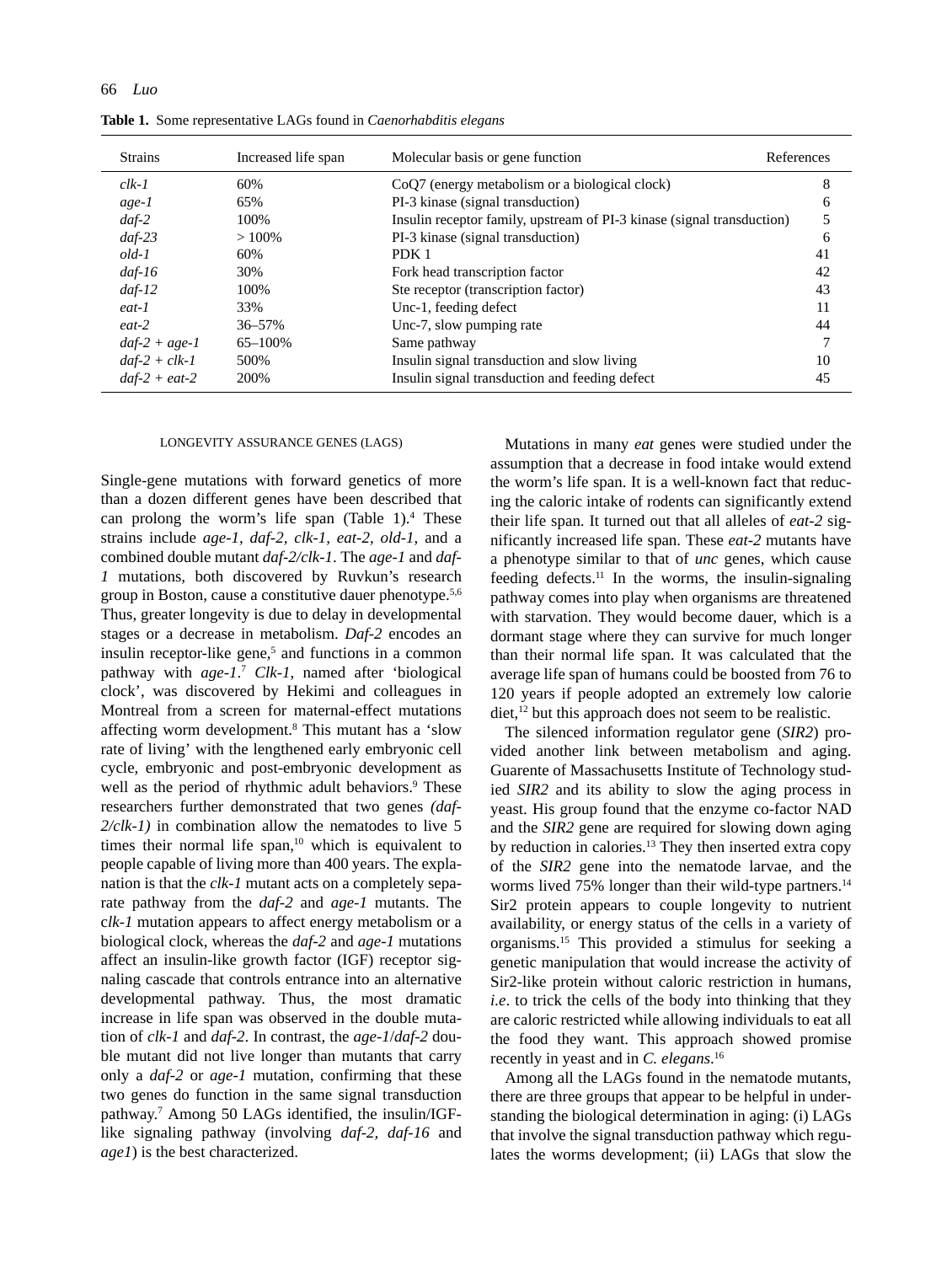organism's metabolic rate; and (iii) LAGs which prevent the worm from normal feeding. These accomplishments, as well as the successes to extend the life span of variety of fruit flies and mice, have provided biologists with valuable insights into the mysteries of aging.

# FREE RADICAL THEORY OF AGING

Increasingly, the toxic effects of reactive oxygen species (ROS) have been implicated in aging and degenerative diseases.<sup>17</sup> The free radical theory of aging states that ROS, byproducts of cellular respiration metabolizing oxygen, can react with and damage physiologically important macromolecules. All organisms have evolved mechanisms to prevent accumulation of the oxidative damage. When these anti-damage defenses lose efficiency due to aging, cells are chronically injured, and the accumulated damage is manifested as generalized alterations observed in aging.<sup>18</sup>

The involvement of ROS in shortening of the life span has been suggested by analyses of C. elegans mutants. The *age-1* mutant, which lives over 50% longer than those of the wild-type animal N2, exhibits elevated catalase and superoxide dismutase (SOD) activities,<sup>19</sup> while SOD activity of the mev-1 mutant, which has about 30% shorter life-span than the wild-type, is half that of the wild-type animal.<sup>20</sup> It is, therefore, conceivable that the levels of anti-oxidative defense are responsible for the difference in the life span of the mutant and the wildtype animals. Adachi found an excellent correlation between the protein carbonyl content, a measurement for oxidatively damaged protein, of whole body extract and the survival rate during the life of  $age-1$ , wild-type N2 and *mev-1* animals: the higher the increase in carbonyl content, the shorter the life span.<sup>21</sup> Consistent with their observations, we<sup>22</sup> recently demonstrated an increased H<sub>2</sub>O<sub>2</sub>-related ROS levels in a transgenic C. elegans model of Alzheimer's disease.<sup>23</sup>

It has been found that all long-lived mutants of C. elegans are also resistant to some variety of environmental stress, such as high temperature, ROS, and UV irradiation.<sup>24</sup> Johnson and colleagues have identified genes that not only double the life span of the worm but also provide increased resistance to the damaging effect of high temperature, UV radiation and oxygen metabolism.<sup>25</sup> Several of the genes appear to accomplish this by lowering the worm' metabolic rate. The lowered metabolism may reduce aging via reducing cellular damage from oxygen metabolism. Austad and colleagues believe that extension of life could be a general by-product of an organism' response to environmental stress.<sup>26</sup> It is well-known that reducing the caloric intake of rodent can lengthen their life span up to  $50\%$ <sup>27</sup> which was then reproduced in monkeys: caloric restricted monkeys appeared healthier and less likely to develop age-related diseases.<sup>28</sup>

# LONGEVITY CAN BE CHEMICALLY MANIPULATED

The positive correlation between stress resistance and life span of C. elegans<sup>29</sup> prompted many research groups to explore the possibility of extending life span through prevention of oxidative damage. Successful approaches include manipulation of genes that increase an organism's resistance to environmental stresses, particularly the free radicals of oxygen, molecules containing unpaired electrons that cause irreparable damage to cells.

Using chemical mimetics of superoxide dismutase and catalase, which work together to break down free radicals, Lothgow and co-workers have been able to produce worms that live longer.<sup>30</sup> Ishii and colleagues directly fed the worms with the known antioxidant vitamin E and observed positive effects on extension of the life span of C. elegans.<sup>31</sup> Larsen and Clarke found extension of life span in C. elegans by a diet lacking coenzyme Q, a redox-active lipid that generates free radicals.<sup>32</sup> Administration of a radical-trapping agent also prevented age-related oxidative damage and impaired shortterm memory in mammals.<sup>33</sup> A recent report indicates that resveratrol, a polyphenol abundant in red wine, increased life span in yeast and C. elegans via direct activation of  $Sir2.^{16}$ 

My laboratory has been interested in the neuroprotective mechanism of EGb 761, a standardized extract from Ginkgo biloba leaves. The Ginkgo biloba tree has a long life span of more than 4000 years and its leaves are known for their resistance to infection and diseases.<sup>34</sup> EGb 761 has been shown to have beneficial effects on age-related brain function, presumably due to its antioxidative properties. Using the C. elegans model, we have demonstrated that EGb 761 increases the worm's resistance to heat, or a pro-oxidant-induced stress, and extend their mean life span,<sup>35</sup> consistent with the effect of EGb 761 on cognitive behavior and longevity observed in rats.<sup>36</sup>

We further demonstrated the molecular mechanism of EGb 761 on alleviating effects of oxidative stress by using transgenic C. elegans expressing jellyfish green fluorescent protein (GFP)-tagged inducible small heat shock protein gene ( $hsp-16-2$ ).  $hsp-16-2$  belongs to a family of low molecular weight polypeptides (12-43 kDa) that have been highly conserved from yeasts through to humans. In C. elegans, hsp  $16-2$  is only expressed under stress conditions.<sup>37</sup> We found that the expression of  $hsp-16-2$  induced by a pro-oxidant, juglone, and by heat shock was significantly suppressed in the nematodes fed with EGb 761.<sup>38</sup> We speculate that in the presence of EGb 761 fewer radicals are around, and fewer proteins are damaged, which makes expression of hsp-16-2 unnecessary.

The role of amyloid- $\beta$  peptide in the free-radical oxidative-stress model of neurotoxicity in Alzheimer's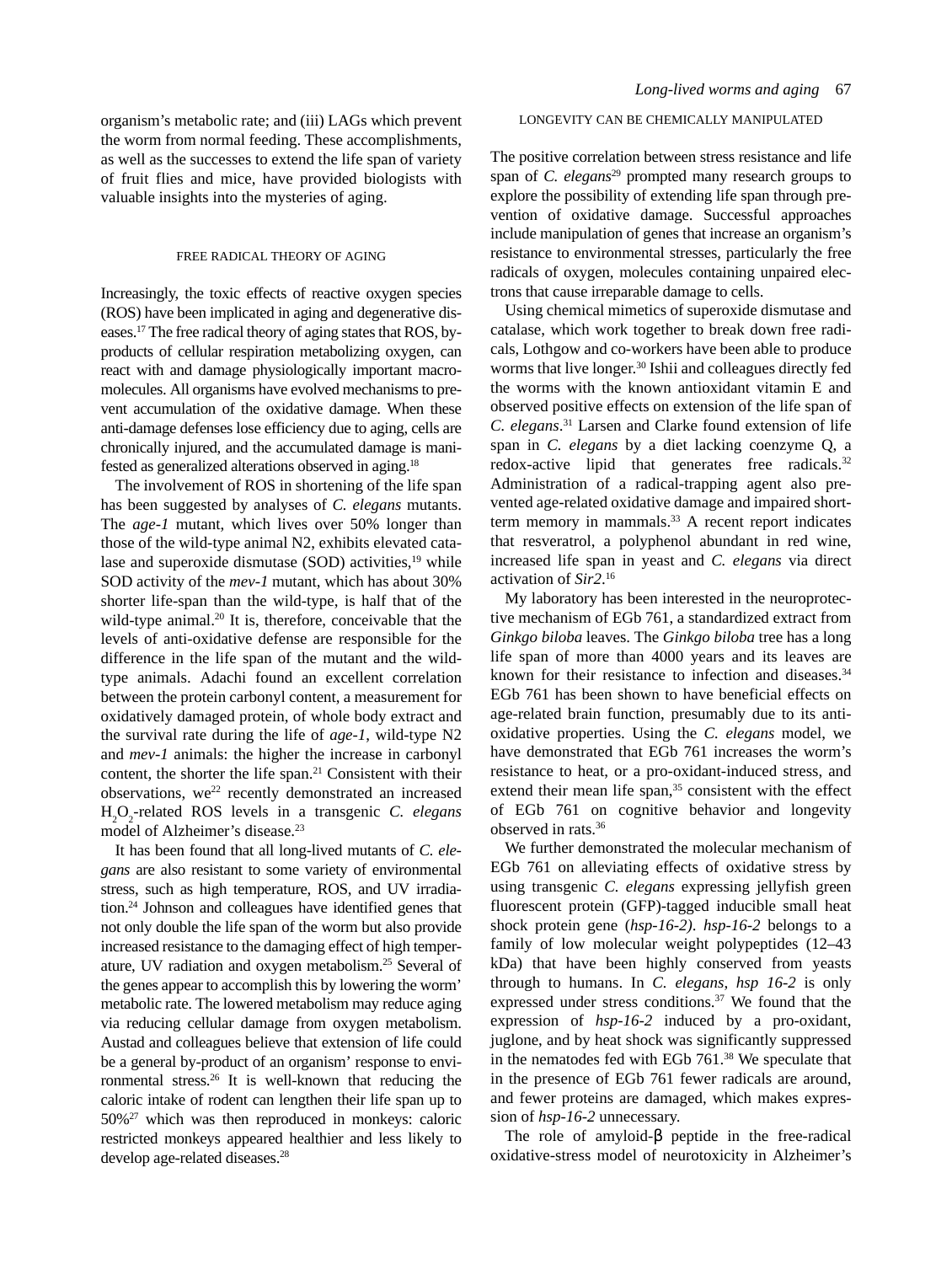#### 68 Luo

disease has received much attention recently. We employed a transgenic C. elegans constitutively expressing human amyloid- $\beta$  peptide to test the hypothesis of the involvement of amyloid- $\beta$  peptide and ROS in association with Alzheimer's disease. A rise in levels of hydrogen peroxide (H<sub>2</sub>O<sub>2</sub>) was observed in Alzheimer's disease-associated transgenic worms compared with the wild-type controls. Feeding the C. elegans with EGb 761 significantly attenuated the basal as well as the induced levels of  $H<sub>2</sub>O<sub>2</sub>$ -related reactive oxygen species (ROS). Among individual EGb 761 components tested, kaempferol and quercetin provided maximum attenuation in this model.<sup>22</sup>

Taken together, at a molecular level, almost all the fundamental components involved in neurodegeneration and aging are present in the nematode, including proteins and enzymes of the endogenous antioxidant system. The genetic and cellular features of apoptotic cell death have been well described in C. elegans,  $39,40$  thus providing a good system to evaluate pharmacological intervention and the drugs' mode of action.<sup>30</sup> The ease of culturing C. elegans and the availability of transgenic strains makes this nematode an ideal model for evaluation of LAGs and potential drugs affecting aging the degenerative diseases.

# **ACKNOWLEDGEMENTS**

I thank all members of my laboratory and our collaborators. The Elison Foundation is acknowledged for the fellowship to attend a summer course on Molecular Biology of Aging at Woods Hole, MA. Studies of Ginkgo biloba neuroprotection in my laboratory are supported by an NIH grant AT00293-01A2 from the National Center for Complementary and Alternative Medicine, and by BEAU-FOUR IPSEN Foundation, France.

## **REFERENCES**

- 1. Wood WB. Introduction to C. elegans biology. In: The Nematode Caenorhabditis elegans. Cold Spring Harbor: Cold Spring Harbor Laboratory Press, 1988; 1-16.
- 2. Murphy CT, McCarroll SA, Bargmann CI et al. Genes that act downstream of DAF-16 to influence the lifespan of Caenorhabditis elegans. Nature 2003; 424: 277-283.
- 3. Hekimi S, Guarente L. Genetics and the specificity of the aging process. Science 2003; 299: 1351-1354.
- 4. Johnson TE, Henderson S, Murakami S et al. Longevity genes in the nematode Caenorhabditis elegans also mediate increased resistance to stress and prevent disease. J Inherit Metab Dis 2002; 25: 197-206.
- 5. Kimura KD, Tissenbaum HA, Liu Y, Ruvkun G. daf-2, an insulin receptor-like gene that regulates longevity and diapause in Caenorhabditis elegans. Science 1997; 277: 942-946.
- 6. Morris JZ, Tissenbaum HA, Ruvkun G. A phosphatidylinositol-3-OH kinase family member regulating longevity and diapause in

Caenorhabditis elegans. Nature 1996; 382: 536-539.

- 7. Dorman JB, Albinder B, Shroyer T, Kenyon C. The age-1 and daf-2 genes function in a common pathway to control the lifespan of Caenorhabditis elegans. Genetics 1995; 141: 1399-1406.
- 8. Wong A, Boutis P, Hekimi S. Mutations in the clk-1 gene of Caenorhabditis elegans affect developmental and behavioral timing. Genetics 1995; 139: 1247-1259.
- 9. Hekimi S, Burgess J, Bussiere F, Meng Y, Benard C. Genetics of lifespan in C. elegans: molecular diversity, physiological complexity, mechanistic simplicity. Trends Genet 2001; 17: 712-718.
- 10. Lakowski B, Hekimi S. Determination of life-span in Caenorhabditis elegans by four clock genes. Science 1996; 272: 1010-1013.
- 11. Avery L. The genetics of feeding in Caenorhabditis elegans. Genetics 1993; 133: 897-917.
- 12. Finch CE, Pike MC. Maximum life span predictions from the Gompertz mortality model. J Gerontol A Biol Sci Med Sci 1996; 51: B183-B194.
- 13. Lin SJ, Defossez PA, Guarente L. Requirement of NAD and SIR2 for life-span extension by calorie restriction in Saccharomyces cerevisiae. Science 2000; 289: 2126-2128.
- 14. Tissenbaum HA, Guarente L. Increased dosage of a sir-2 gene extends lifespan in Caenorhabditis elegans. Nature 2001; 410:  $227 - 230.$
- 15. Guarente L, Kenyon C. Genetic pathways that regulate ageing in model organisms. Nature 2000; 408: 255-262.
- 16. Howitz KT, Bitterman KJ, Cohen HY et al. Small molecule activators of sirtuins extend Saccharomyces cerevisiae lifespan. Nature 2003; 425: 191-196.
- 17. Wallace DC, Melov S. Radicals r'aging. Nat Genet 1998; 19:  $105 - 106$ .
- 18. Harman D. Ageing: a theory based on free radical and radiation chemistry. J Gerontol 1957; 2: 298-300.
- 19. Larsen PL. Aging and resistance to oxidative damage in Caenorhabditis elegans. Proc Natl Acad Sci USA 1993; 90: 8905-8909.
- 20. Ishii N, Takahashi K, Tomita S et al. A methyl viologen-sensitive mutant of the nematode Caenorhabditis elegans. Mutat Res 1990; 237: 165-171.
- 21. Adachi H, Fujiwara Y, Ishii N. Effect of oxygen on protein carbonyl and aging in Caenorhabditis elegans mutants with long (age-1) and short (mev-1) life spans. J Gerontol 1998; 53: B240-B244.
- 22. Smith JV, Luo Y. Elevation of oxidative free radicals in Alzheimer's disease models can be attenuated by Ginkgo biloba extract EGb 761. J Alzheimers Dis 2003; 5: 287-300.
- 23. Link CD. Expression of human beta-amyloid peptide in transgenic Caenorhabditis elegans. Proc Natl Acad Sci USA 1995; 92: 9368-9372.
- 24. Johnson TE, de Castro E, Hegi de Castro S, Cypser J, Henderson S, Tedesco P. Relationship between increased longevity and stress resistance as assessed through gerontogene mutations in Caenorhabditis elegans. Exp Gerontol 2001; 36: 1609-1617.
- 25. Murakami S, Johnson TE. A genetic pathway conferring life extension and resistance to UV stress in *Caenorhabditis elegans*. Genetics 1996; 143: 1207-1218.
- 26. Kirkwood TB, Austad SN. Why do we age? Nature 2000; 408: 233-238
- 27. McCay CM, Crowell MF, Maynard LA. The effect of retarded growth upon the length of life span and upon the ultimate body size. Nutrition 1989; 5: 155-171, discussion 172.
- 28. Verdery RB, Ingram DK, Roth GS, Lane MA. Caloric restriction increases HDL2 levels in rhesus monkeys (Macaca mulatta). Am J Physiol 1997; 273: E714-E719.
- 29. Cypser J, Johnson TE. Hormesis extends the correlation between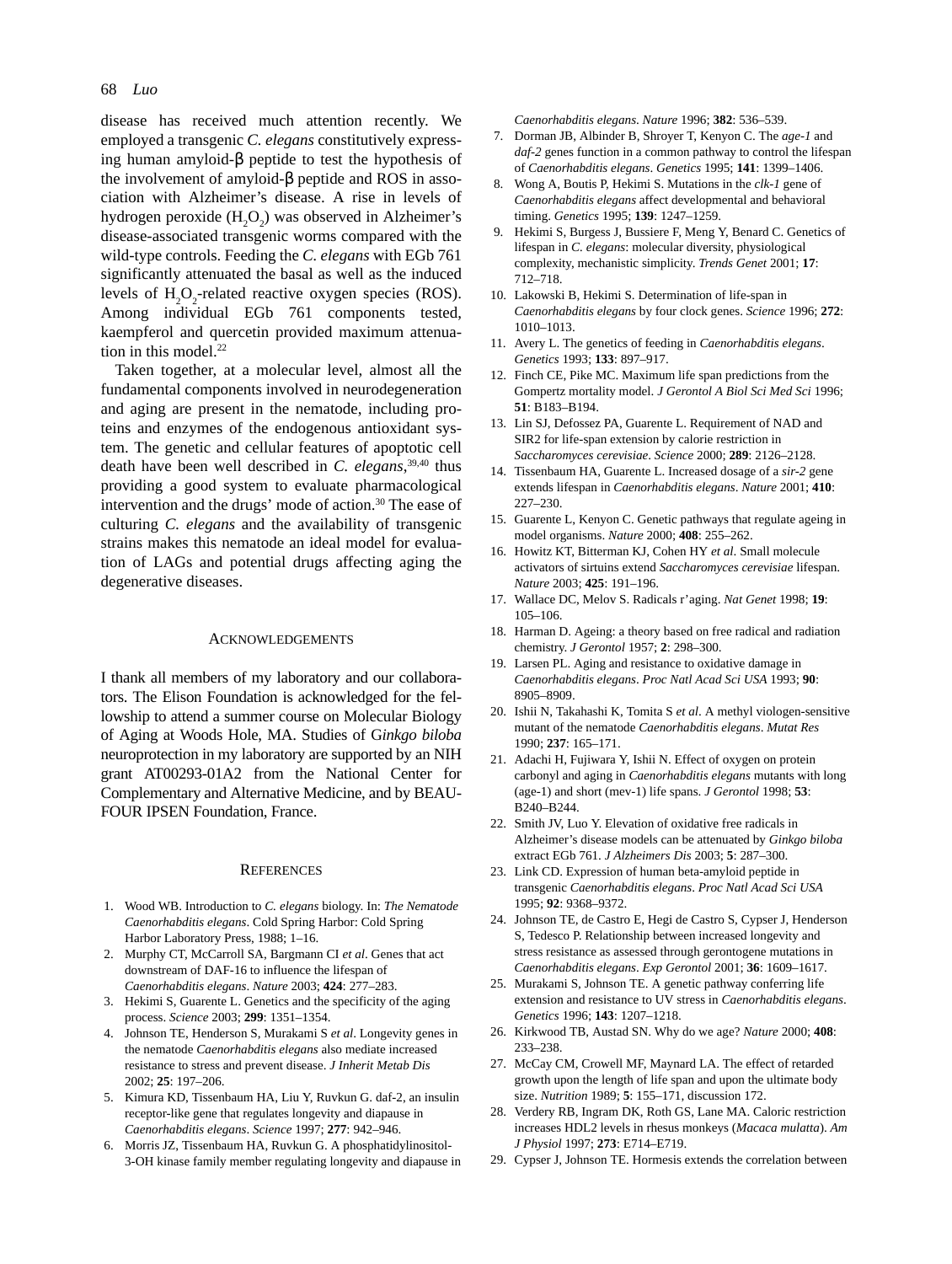stress resistance and life span in long-lived mutants of Caenorhabditis elegans. Hum Exp Toxicol 2001; 20: 295-296, discussion 319-320.

- 30. Melov S, Ravenscroft J, Malik S et al. Extension of life-span with superoxide dismutase/catalase mimetics. Science 2000; 289: 1567-1569.
- 31. Adachi H, Ishii N. Effects of tocotrienols on life span and protein carbonylation in Caenorhabditis elegans. J Gerontol A Biol Sci Med Sci 2000; 55: B280-B285.
- 32. Larsen PL, Clarke CF. Extension of life-span in Caenorhabditis elegans by a diet lacking coenzyme Q. Science 2002; 295: 120-123.
- 33. Carney JM, Starke-Reed PE, Oliver CN et al. Reversal of agerelated increase in brain protein oxidation, decrease in enzyme activity, and loss in temporal and spatial memory by chronic administration of the spin-trapping compound N-tert-butyl-alphaphenylnitrone. Proc Natl Acad Sci USA 1991; 88: 3633-3636.
- 34. DeFeudis FV. Ginkgo biloba Extract (EGb 761): From Chemistry to Clinic. Weisbaden, Ullstein Med, 1998.
- 35. Wu Z, Smith JV, Paramasivam V et al. Ginkgo biloba extract EGb 761 increases stress resistance and extends life span of Caenorhabditis elegans. Cell Mol Biol (Noisy-le-grand) 2002; 48:  $725 - 731$ .
- 36. Winter JC. The effects of an extract of Ginkgo biloba, EGb 761, on cognitive behavior and longevity in the rat. Physiol Behav 1998: 63: 425-433.
- 37. Leroux MR, Melki R, Gordon B, Batelier G, Candido EP. Structure-function studies on small heat shock protein oligo-

meric assembly and interaction with unfolded polypeptides. J Biol Chem 1997; 272: 24646-24656.

- 38. Strayer A, Wu Z-X, Christen Y, Link CD, Luo Y. Expression of small heat-shock protein Hsp16-2 in Caenorhabditis elegans is suppressed by Ginkgo biloba extract EGb 761. FASEB J 2003; 17: 2305-2307.
- 39. Yuan J, Shaham S, Ledoux S, Ellis HM, Horvitz HR. The C. elegans cell death gene ced-3 encodes a protein similar to mammalian interleukin-1 beta-converting enzyme. Cell 1993; 75:  $641 - 652.$
- 40. Horvitz HR. Worms, life, and death (Nobel lecture). Chembiochem 2003; 4: 697-711.
- 41. Murakami S, Johnson TE. The OLD-1 positive regulator of longevity and stress resistance is under DAF-16 regulation in Caenorhabditis elegans. Curr Biol 2001; 11: 1517-1523.
- 42. Ogg S, Paradis S, Gottlieb S et al. The Fork head transcription factor DAF-16 transduces insulin-like metabolic and longevity signals in C. elegans. Nature 1997; 389: 994-999.
- 43. Snow MI, Larsen PL. Structure and expression of daf-12: a nuclear hormone receptor with three isoforms that are involved in development and aging in Caenorhabditis elegans. Biochim Biophys Acta 2000; 1494: 104-116.
- 44. Raizen DM, Lee RY, Avery L. Interacting genes required for pharyngeal excitation by motor neuron MC in Caenorhabditis elegans. Genetics 1995; 141: 1365-1382.
- 45. Wood WB. Aging of C. elegans: mosaics and mechanisms. Cell 1998; 95: 147-150.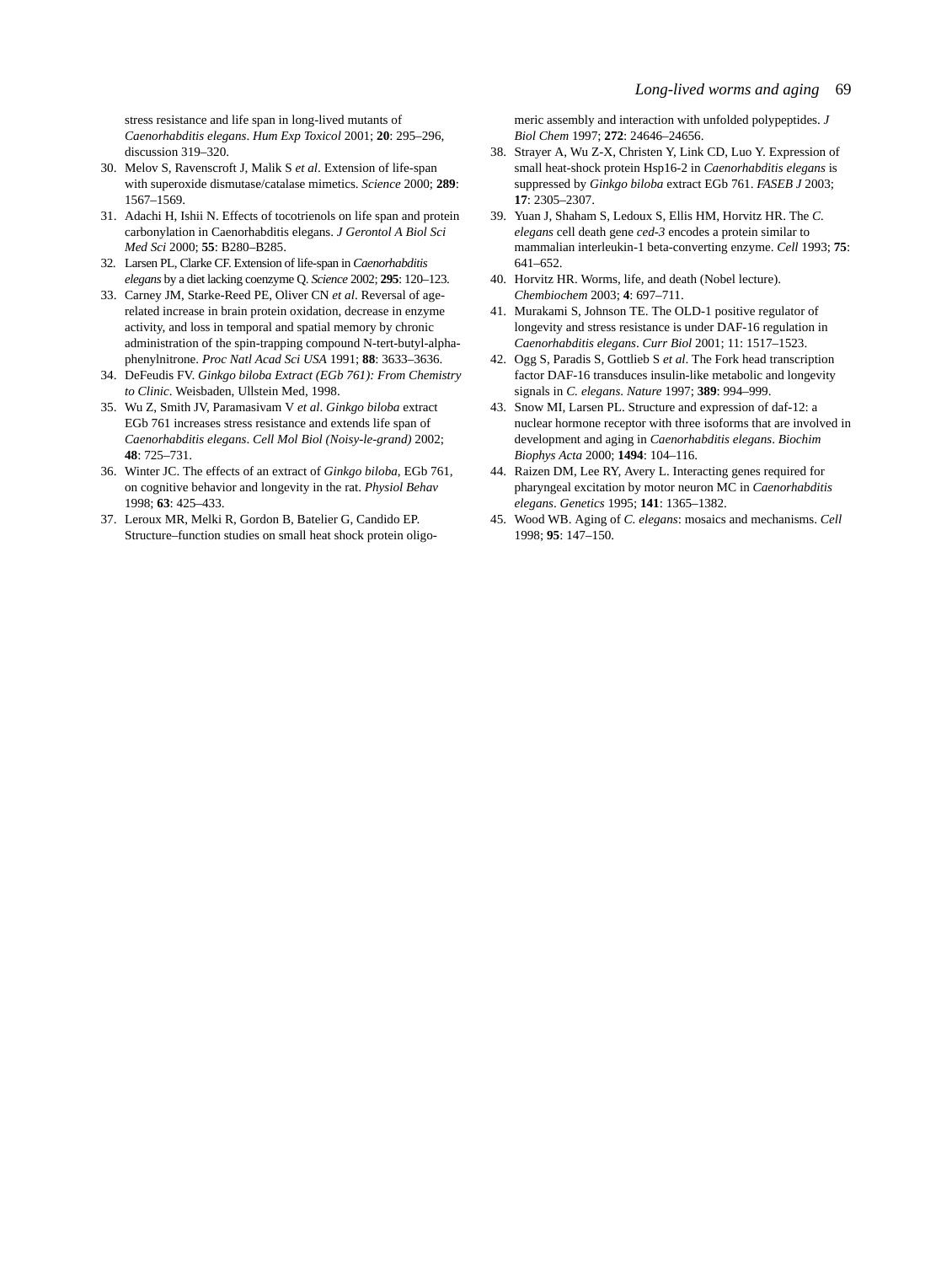Copyright of Redox Report is the property of Maney Publishing and its content may not be copied or emailed to multiple sites or posted to a listserv without the copyright holder's express written permission. However, users may print, download, or email articles for individual use.